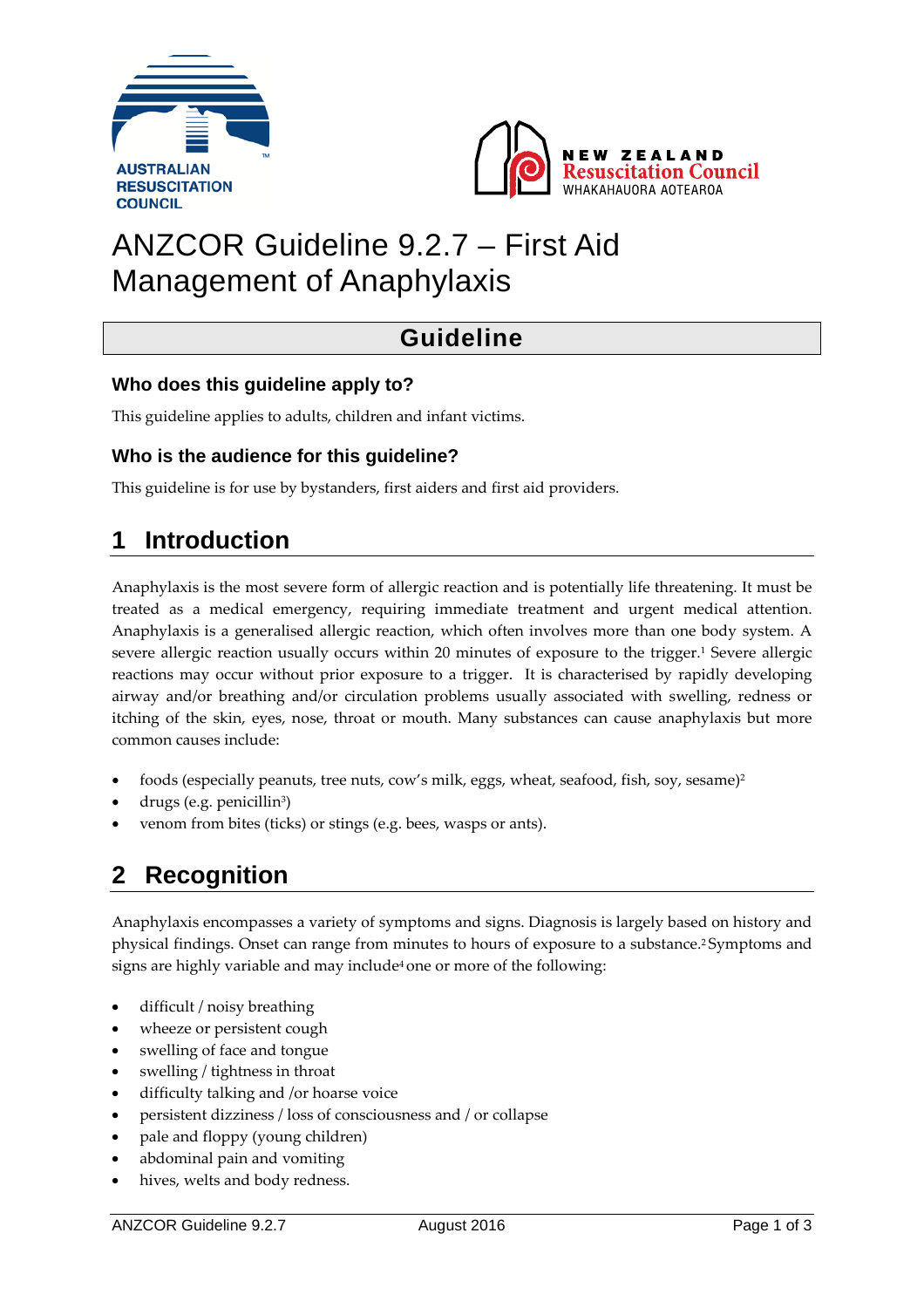### **3 Management**

People with diagnosed allergies should avoid all trigger agents / confirmed allergens and have a readily accessible anaphylaxis action plan and medical alert device. Whenever possible, this information should be sought and implemented provided this does not delay emergency treatment and seeking medical assistance.

### **3.1 Emergency Treatment**

The injection of adrenaline (epinephrine) is the first line drug treatment in life threatening anaphylaxis.4,5,6,7

Adrenaline (epinephrine) autoinjectors are safe and effective management of anaphylaxis. People who have had a prior episode of anaphylaxis often have prescribed medication including adrenaline (epinephrine) in the form of an autoinjector and the early administration of adrenaline (epinephrine) is the priority in the emergency treatment.

If the victim's symptoms and signs suggest anaphylaxis the following steps should be followed.4

- 1. Lay the victim flat; do not stand or walk. If breathing is difficult, allow to sit (if able).
- 2. Prevent further exposure to the triggering agent if possible.
- 3. Administer adrenaline (epinephrine) via intramuscular injection<sup>4,6</sup> (Class A; LOE 4) preferably into lateral thigh:
	- Child less than 5 years 0.15 mg
	- Older than 5 years 0.3mg.
- **4. Call an ambulance.**
- 5. Administer oxygen, if available and trained to do so (Class B LOE Expert Consensus Opinion. ANZCOR Guideline 10.4).
- 6. Give asthma medication for respiratory symptoms.
- 7. A second dose of adrenaline (epinephrine) should be administered by autoinjector to victims with severe anaphylaxis whose symptoms are not relieved by the initial dose (CoSTR 2015: weak recommendation/very low quality evidence)8. The second dose is given if there is no response 5 minutes after the initial dose<sup>5</sup>.
- 8. If allergic reaction or anaphylaxis has occurred from an insect bite or sting follow Envenomation-Tick Bites And Bee, Wasp And Ant Stings (ANZCOR Guideline 9.4.3).
- 9. If victim becomes unresponsive and not breathing normally, give resuscitation following the Basic Life Support Flowchart (ANZCOR Guideline 8).

# **Acknowledgement**

Instructional information regarding auto injectors can be accessed via the ASCIA (Australian Society of Clinical Immunology and Allergy) webpage: <http://www.allergy.org.au/health-professionals/anaphylaxis-resources>